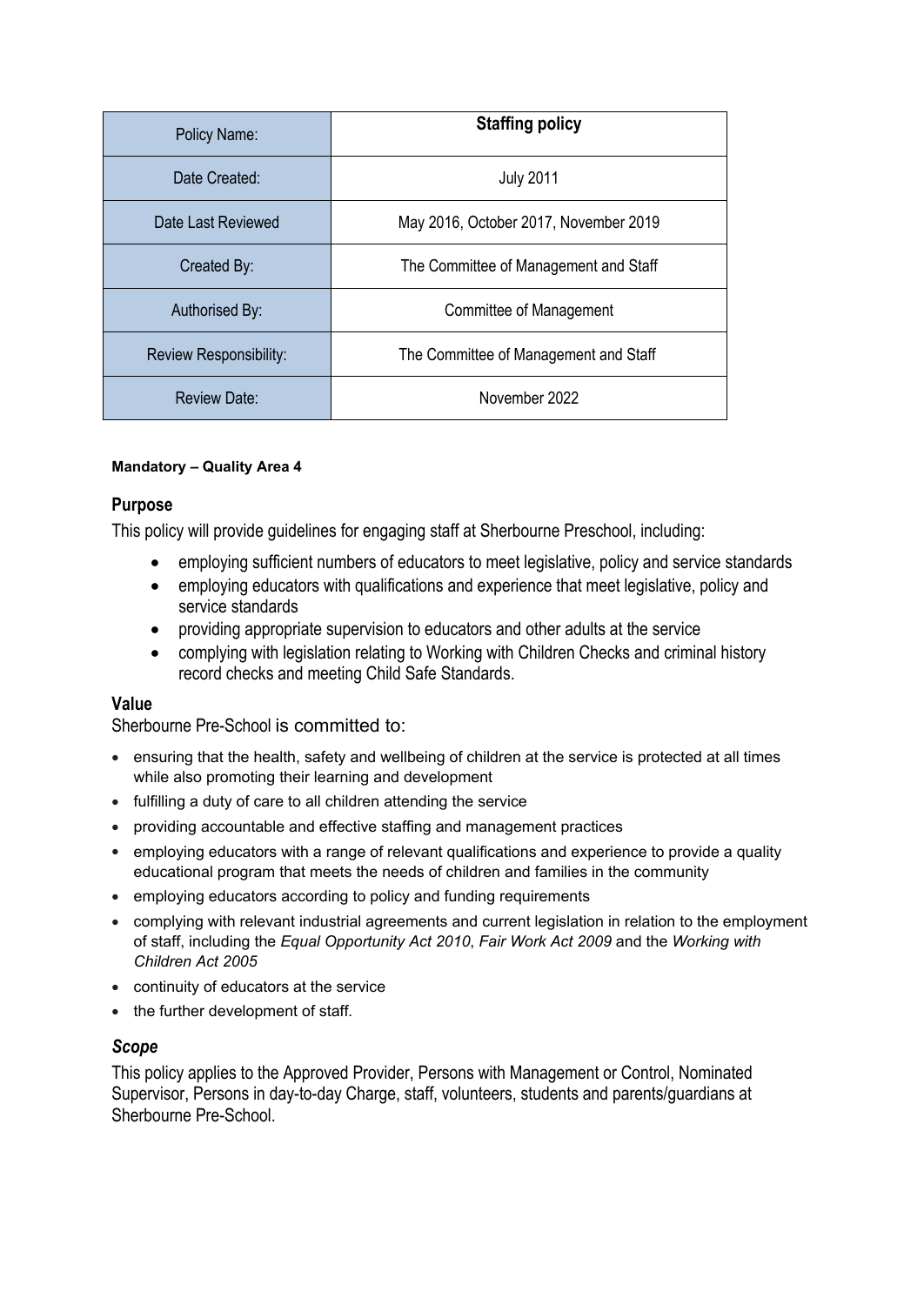## **Definitions**

**Actively working towards:** An educator who is enrolled in a course for a qualification, and provides the Approved Provider with documentary evidence of their commencement in the course, their satisfactory progress towards completion of the course and ongoing evidence that they are meeting all the requirements to maintain their enrolment. Educators who are 'actively working towards' an approved diploma-level qualification must also hold an approved certificate III level education and care qualification or have completed the mandatory units of study in an approved certificate III level education and care qualification as determined by the national authority (ACECQA).

**Adequate supervision:** (In relation to this policy) **supervision** entails all children (individuals and groups) in all areas of the service, being in sight and/or hearing of an educator at all times including during toileting, sleep, rest and transition routines. Services are required to comply with the legislative requirements for educator-to-child ratios at all times. Supervision contributes to protecting children from hazards that may emerge in play, including hazards created by the equipment used.

Adequate supervision refers to constant, active and diligent supervision of every child at the service. Adequate supervision requires that educators are always in a position to observe each child, respond to individual needs, and immediately intervene if necessary. Variables affecting supervision levels include:

- number, age and abilities of children
- number and positioning of educators
- current activity of each child
- areas in which the children are engaged in an activity (visibility and accessibility)
- developmental profile of each child and of the group of children
- experience, knowledge and skill of each educator
- need for educators to move between areas (effective communication strategies).

**Approved first aid qualification:** A list of approved first aid qualifications, anaphylaxis management and emergency asthma management training is published on the ACECQA website: [www.acecqa.gov.au](http://www.acecqa.gov.au)

**Certified Supervisor:** An educator with a Supervisor Certificate (in accordance with the National Regulations) who may consent to being placed in day-to-day charge of the education and care service. The designation must be made by the Approved Provider or the Nominated Supervisor and accepted in writing by the Certified Supervisor. A Certified Supervisor placed in day-to-day charge of a service **does not** have the same responsibilities under the National Law as the Nominated Supervisor. Applications for Supervisor Certificates are assessed by the Regulatory Authority.

**Criminal history record check:** A full-disclosure, Australia-wide criminal history record check issued by Victoria Police (refer to *Sources*), or by a police force or other authority of a state or territory, or the Commonwealth. It may also be referred to as a National Police Certificate or Police Records Check.

**Early childhood teacher:** A person with an approved early childhood teaching qualification. Approved qualifications are listed on the ACECQA website: [www.acecqa.gov.au](http://www.acecqa.gov.au)

**Educator:** An individual who provides education and care for children as part of an education and care service.

**Educational Leader:** The Approved Provider of an education and care service must designate, in writing, a suitably-qualified and experienced educator, co-ordinator or other individual to lead the development and implementation of educational programs at the service (Regulation 118). This person must have a thorough understanding of the *Early Years Learning Framework* (or other approved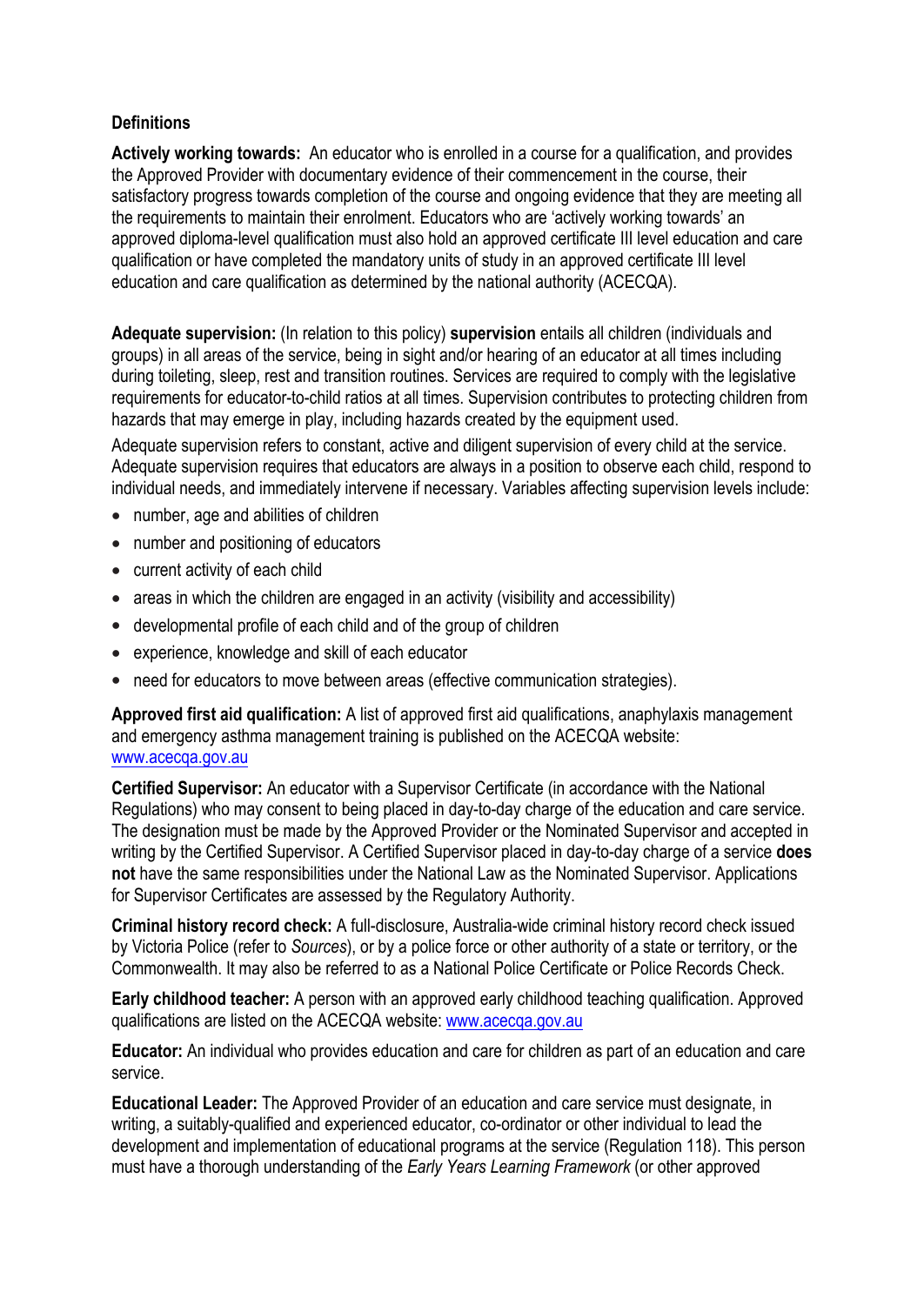learning framework), be able to guide other educators in their planning and reflection, and mentor colleagues in the implementation of their practice.

*The Kindergarten Funding Guide***:** provides detailed information from the Department of Education and Training (DET) about the types of kindergarten funding available, eligibility criteria, how to apply for funding and how to comply with operational requirements once funding has been granted.

**Nominated Supervisor:** A person who is a Certified Supervisor and has been nominated by the Approved Provider of the service under Part 3 of the Act to be the Nominated Supervisor of that service, and who has consented to that nomination. The Nominated Supervisor has day-to-day responsibility for the service in accordance with the National Regulations. All services must have a Nominated Supervisor.

**Person with management or control:** Each member of the executive committee of the association which is the Approved Provider, who has the responsibility, alone or with others, for managing the delivery of the education and care service.

**Responsible Person:** The Approved Provider (if that person is an individual, and in any other case the person with management or control of the service operated by the Approved Provider) or a Nominated Supervisor or Certified Supervisor who has been placed in day-to-day charge of the service in accordance with the National Regulations.

**Staff record:** A record which the Approved Provider of a centre-based service must keep containing information about the Nominated Supervisor, the Educational Leader, staff, volunteers, students and the Responsible Person at a service. Details that must be recorded include qualifications, training and the Working with Children Check (Regulations 146–149). A sample staff record is available on the ACECQA website:<http://acecqa.gov.au/storage/Staff%20record.pdf>

**Victorian Institute of Teaching (VIT):** The statutory authority for the regulation and promotion of the teaching profession in Victoria, established as part of the Victorian Institute of Teaching Act 2001. All early childhood teachers are required to be registered with the Victorian Institute of Teaching.

**Working directly with children:** For the purposes of the National Regulations, working directly with children is defined as being physically present with children and directly engaged in providing them with education and/or care.

**Working with Children (WWC) Check:** The check is a legal requirement for those undertaking paid or voluntary child-related work in Victoria and is a measure to help protect children from harm arising as a result of physical or sexual abuse. The Department of Justice assesses a person's suitability to work with children by examining relevant serious sexual, physical and drug offences in a person's national criminal history and, where appropriate, their professional history. A WWC Check card, notice or document (valid for five years), is granted to a person under working with children legislation if:

they have been assessed as suitable to work with children

there has been no information that, if the person worked with children, they would pose a risk to those children

they are not prohibited from attempting to obtain, undertake or remain in child-related employment.

#### **Policy statement**

Sherbourne Preschool is committed to:

 ensuring that the health, safety and wellbeing of children at the service is protected at all times while also promoting their learning and development

fulfilling a duty of care to all children attending the service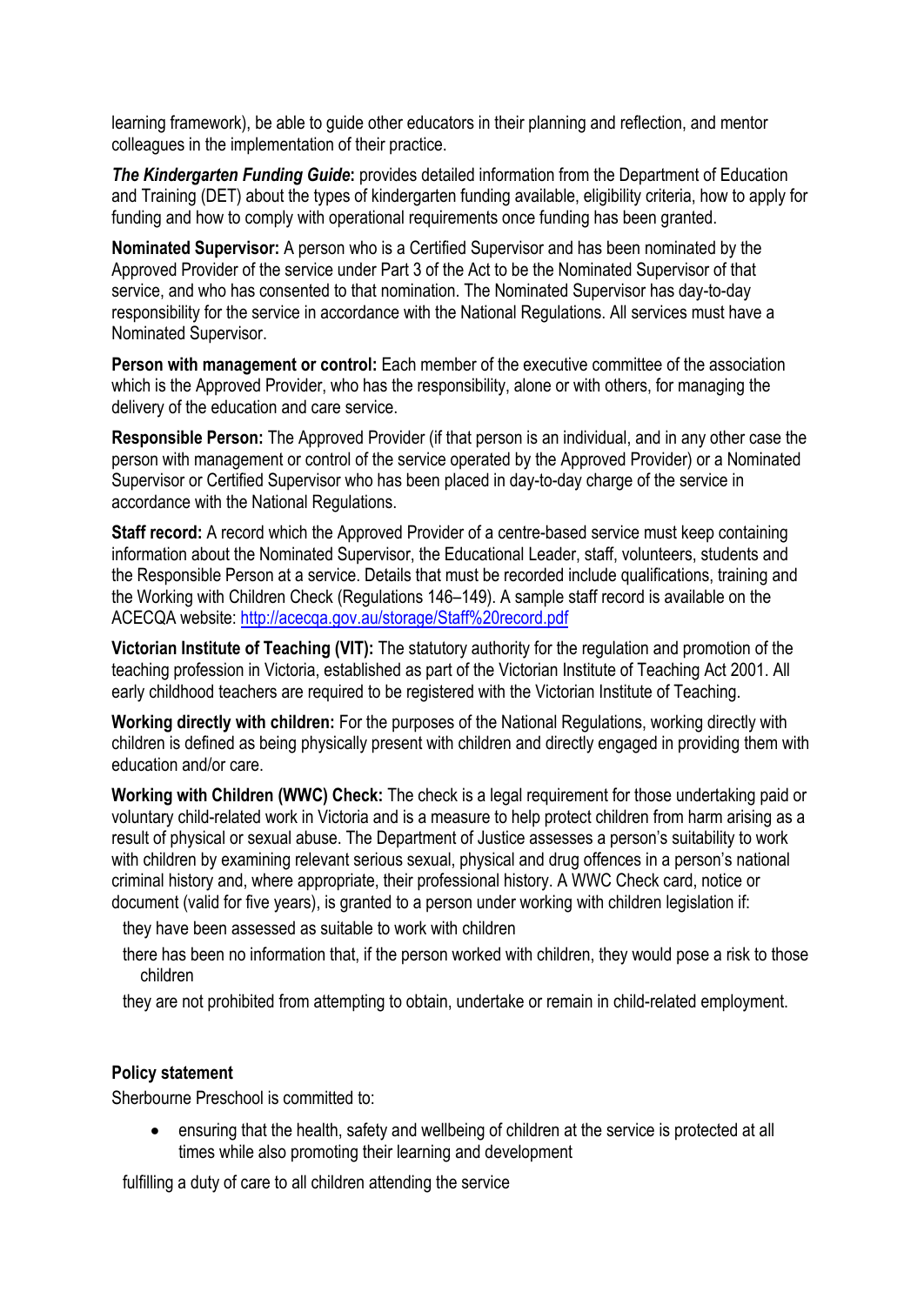providing accountable and effective staffing and management practices

employing educators with a range of relevant qualifications and experience to provide a quality educational program that meets the needs of children and families in the community

employing educators according to policy and funding requirements complying with current legislation in relation to the employment of staff, including the *Equal Opportunity Act 2010*, *Fair Work Act 2009* and the *Working with Children Act 2005.*

## **Our Responsibilities**

### **The Committee of Management is responsible for:**

- complying with the service's *Code of Conduct Policy* at all times
- appointing Nominated Supervisors (refer to *Definitions*) who are aged 18 years or older, fit and proper and have suitable skills, as required under the Education and Care (refer to *Determining Responsible Person Policy*) (National Law, Section 161)
- ensuring that there is a Responsible Person (refer to *Definitions* and *Determining Responsible Person Policy*) on the premises at all times the service is in operation (National Law, Section 162)
- ensuring that the Nominated Supervisor, educators and all staff comply with the *Code of Conduct Policy* at all times
- In the event that all permanent employed staff or any regular relief educators are not able to be in attendance for a scheduled session the preschool session will not run. In the event this situation occurs the procedure will be to notify all affected families via text message by 7am the morning of the session or prior if possible.
- In the event that all permanent employed staff or regular relief educators are unable to work for more than one day, educators from our service relief lists will be employed for the duration of time that permanent staff are absent.
- ensuring that children being educated and cared for by the service are adequately supervised (refer to *Definitions* and *Supervision of Children Policy*) at all times they are in the care of that service (National Law: Section 165(1))
- complying with the legislated educator-to-child ratios at all times (National Law: Sections 169(1) & (3), National Regulations: Regulations 123, 355, 357, 360)
- ensuring that all staffing meets the requirements of *The Kindergarten Funding Guide* (refer to *Sources*) at all times the service is in operation
- complying with relevant industrial agreement and current legislation relating to the employment of staff, including the *Equal Opportunity Act 2010*, *Fair Work Act 2009, Occupational Health and Safety Act 2004* and the *Working with Children Act 2005*
- following the guidelines for the recruitment, selection and ongoing management of staff as outlined in the *Child Safe Environment Policy*
- employing the relevant number of appropriately-qualified educators (refer to *Definitions*) with ACECQA approved qualifications (refer to *Background* and *Sources*) (Regulations 126, 361)
- employing additional staff, as required, to assist in the provision of a quality early childhood education and care program
- ensuring an early childhood teacher (refer to *Definitions*) is working with the service for the required period of time specified in the National Regulations, and that, where required, a record is kept of this work (Regulations 130–134, 152, 362, 363)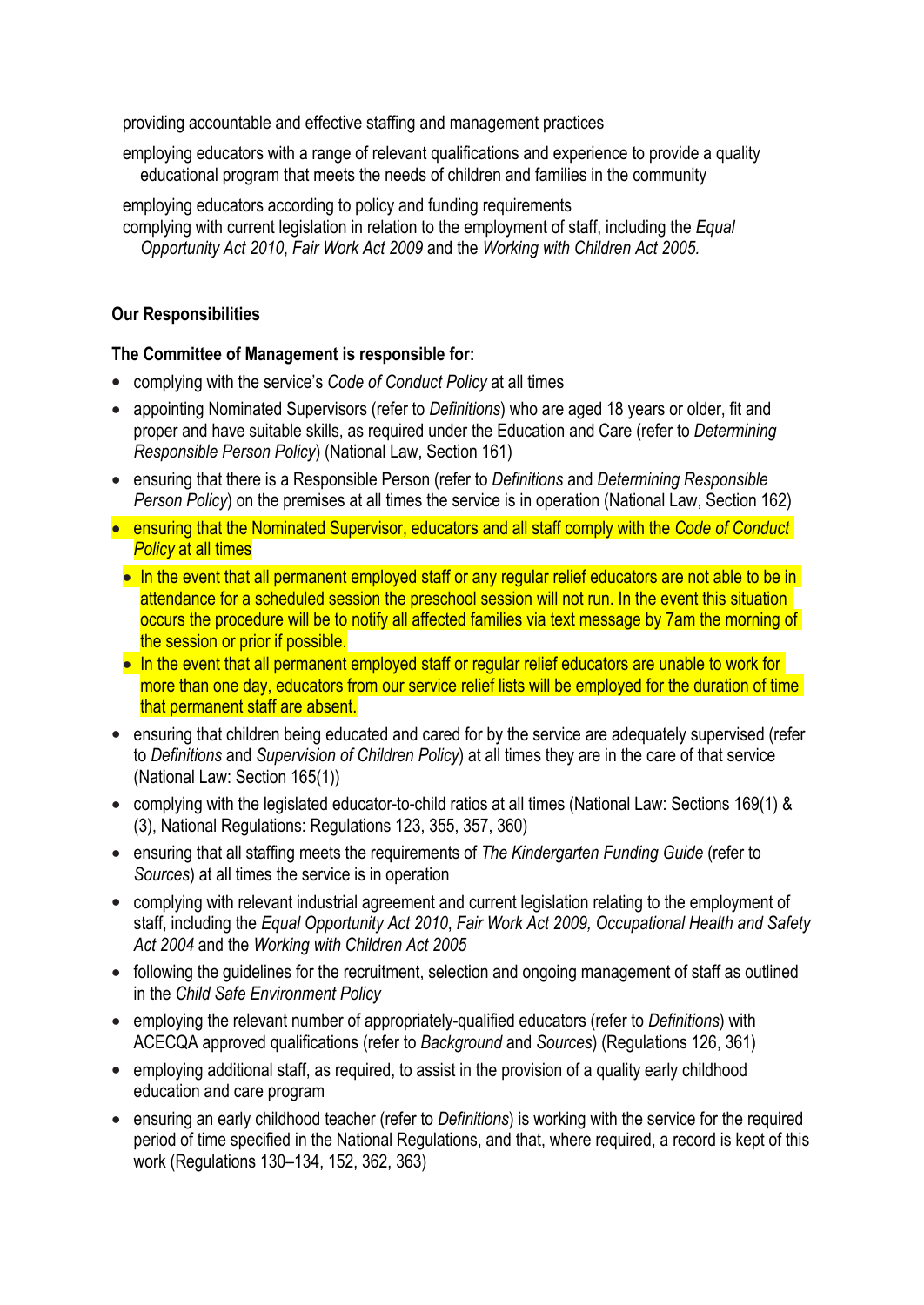- appointing an appropriately-qualified and experienced educator to be the Educational Leader (refer to *Definitions*), and ensuring this is documented on the staff record (Regulations 118, 148)
- ensuring that educators and other staff are provided with a current position description that relates to their role at the service
- maintaining a staff record (refer to *Definitions*) in accordance with Regulation 145, including information about the Responsible Person, Nominated Supervisor, the Educational Leader, other staff members. Details that must be recorded include qualifications, training, Working with Children Check (Regulations 146–148). A sample staff record is available on the ACECQA website: [www.acecqa.gov.au](http://www.acecqa.gov.au)
- complying with the requirements of the *Working with Children Act 2005*, and ensuring that the Nominated Supervisor, educators and staff at the service have a current WWC Check (refer to *Definitions*) or a Victorian Institute of Teaching (VIT) certificate of registration
- reading the WWC Check or confirming VIT registration of all staff prior to their being engaged or employed as a staff member at the service
- read the WWC Check of all volunteers prior to their being permitted to be a volunteer at the service
- ensuring that a register of the WWC Checks or VIT registrations is maintained and the details kept on each staff record (Regulations 145, 146, 147)
- determining who will cover the costs of WWC Checks or criminal history record checks (refer to *Definitions*)
- developing (and implementing, where relevant) an appropriate induction program for all staff appointed to the service
- developing rosters in accordance with the availability of Responsible Persons, staff qualifications, hours of operation and the attendance patterns of children
- ensuring that volunteers/students and parents/guardians are adequately supervised at all times when participating at the service, and that the health, safety and wellbeing of children at the service is protected (refer to *Participation of Volunteers and Students Policy*)
- ensuring educators who are under 18 years of age are not left to work alone, and are adequately supervised at the service (Regulation 120)
- ensuring that there is at least one educator with current approved first aid qualifications, anaphylaxis management training and emergency asthma management training (refer to *Definitions*) in attendance and immediately available at all times that children are being educated and cared for by the service. (Note: this is a minimum requirement. As a demonstration of duty of care and best practice, ELAA recommends that all educators have current approved first aid qualifications and anaphylaxis management training and emergency asthma management training.) Details of qualifications and training must be kept on the staff record (Regulations 136, 145)
- developing procedures to ensure that approved first aid qualifications, anaphylaxis management training and emergency asthma management training are evaluated regularly, and that staff are provided with the opportunity to update their qualifications prior to expiry
- ensuring that staff records (refer to *Definitions*) and a record of educators working directly with children (refer to *Definitions*) are updated annually, as new information is provided or when rostered hours of work are changed (Regulations 145–151)
- ensuring that annual performance reviews of the Nominated Supervisor, educators and other staff are undertaken
- reviewing staff qualifications as required under current legislation and funding requirements on an annual basis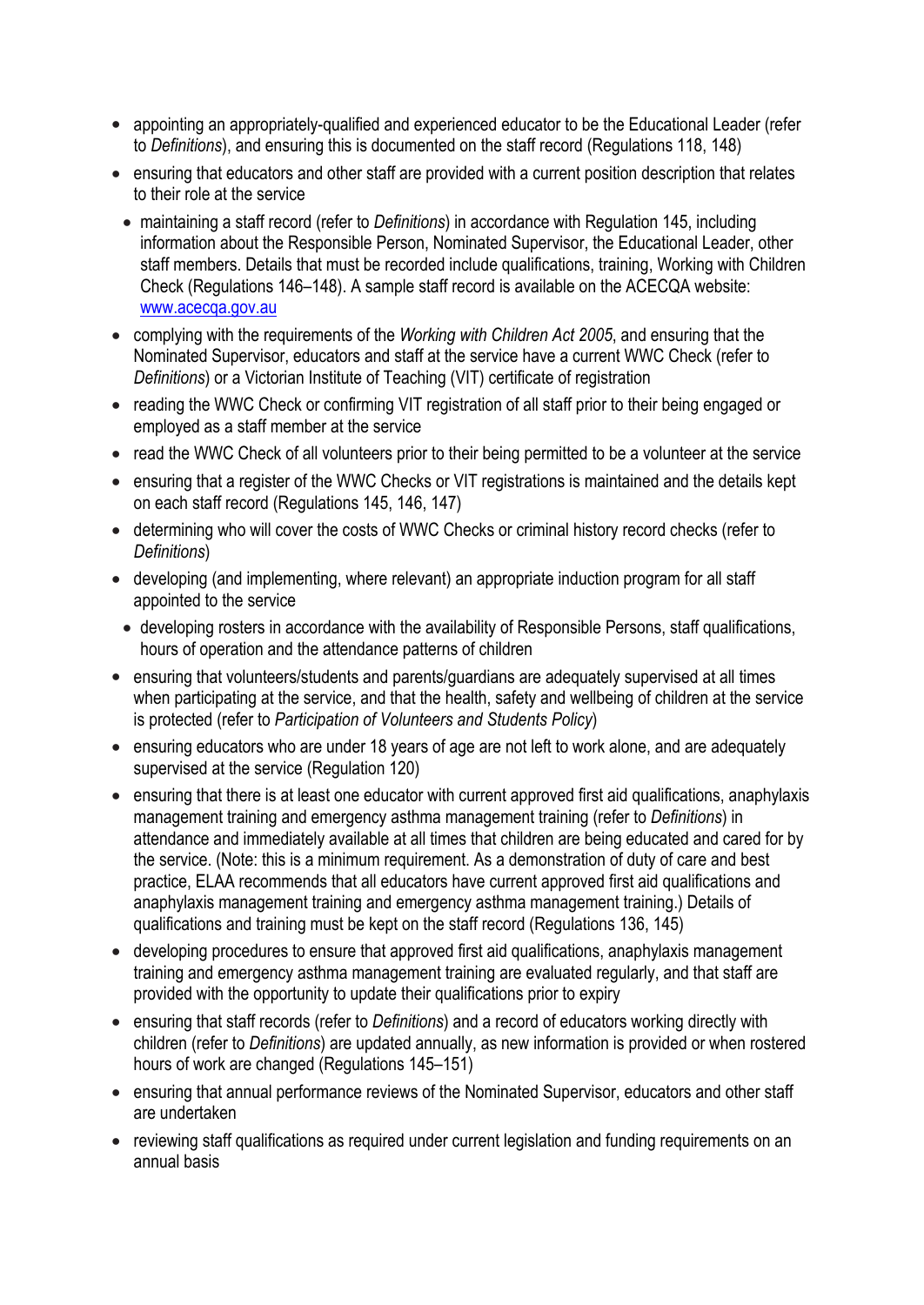- ensuring that the Nominated Supervisor, educators and other staff, volunteers and students are not affected by alcohol or drugs (including prescription medication) that would impair their capacity to supervise or provide education and care to children (Regulation 83)
- ensuring that all educators and staff have opportunities to undertake professional development relevant to their role
- ensuring that the Nominated Supervisor and educators/staff are advised and aware of current child protection laws and any obligations that they may have under these laws (Regulation 84) (refer to the *Child Safe Environment Policy*)
- informing parents/guardians of the name/s of casual or relief staff where the regular educator is absent
- developing and maintaining a list of casual and relief staff to ensure consistency of service provision
- ensuring that the procedures for the appointment of casual and relief staff are compliant with all regulatory and funding requirements.

## **The Nominated Supervisor is responsible for:**

- ensuring that the name and position of the Responsible Person in charge of the service is displayed and easily visible from the main entrance of the service
- following the guidelines for the recruitment, selection and ongoing management of staff as outlined in the *Child Safe Environment Policy*
- complying with the service's *Code of Conduct Policy* at all times
- ensuring adequate supervision of children at all times (refer to *Supervision of Children Policy*)
- ensuring the educator-to-child ratios are maintained at all times (Regulation 169(3)), that each educator at the service meets the qualification requirements relevant to their role, including the requirement for current approved first aid qualifications, anaphylaxis management training and emergency asthma management training, and that details of such training is kept on the staff record
- developing rosters in consultation with the Approved Provider in accordance with the availability of Responsible Persons, staff qualifications, hours of operation and the attendance patterns of children
- ensuring that educators and other staff undertake appropriate induction following their appointment to the service
- ensuring that all educators and staff have opportunities to undertake professional development relevant to their role
- participating in an annual performance review
- ensuring that less experienced educators and others engaged to be working with children are adequately supervised
- ensuring educators who are under 18 years of age are not left to work alone and are adequately supervised at the service
- providing details of their current WWC Check or VIT registration for the staff record
- reading of Working with Children Checks or VIT registrations of staff
- ensuring that they are not affected by alcohol or drugs (including prescription medication) that would impair their capacity to supervise or provide education and care to children (Regulation 83)
- ensuring that they are aware of current child protection laws and any obligations that they may have under these laws (refer to *Child Safe Environment Policy*)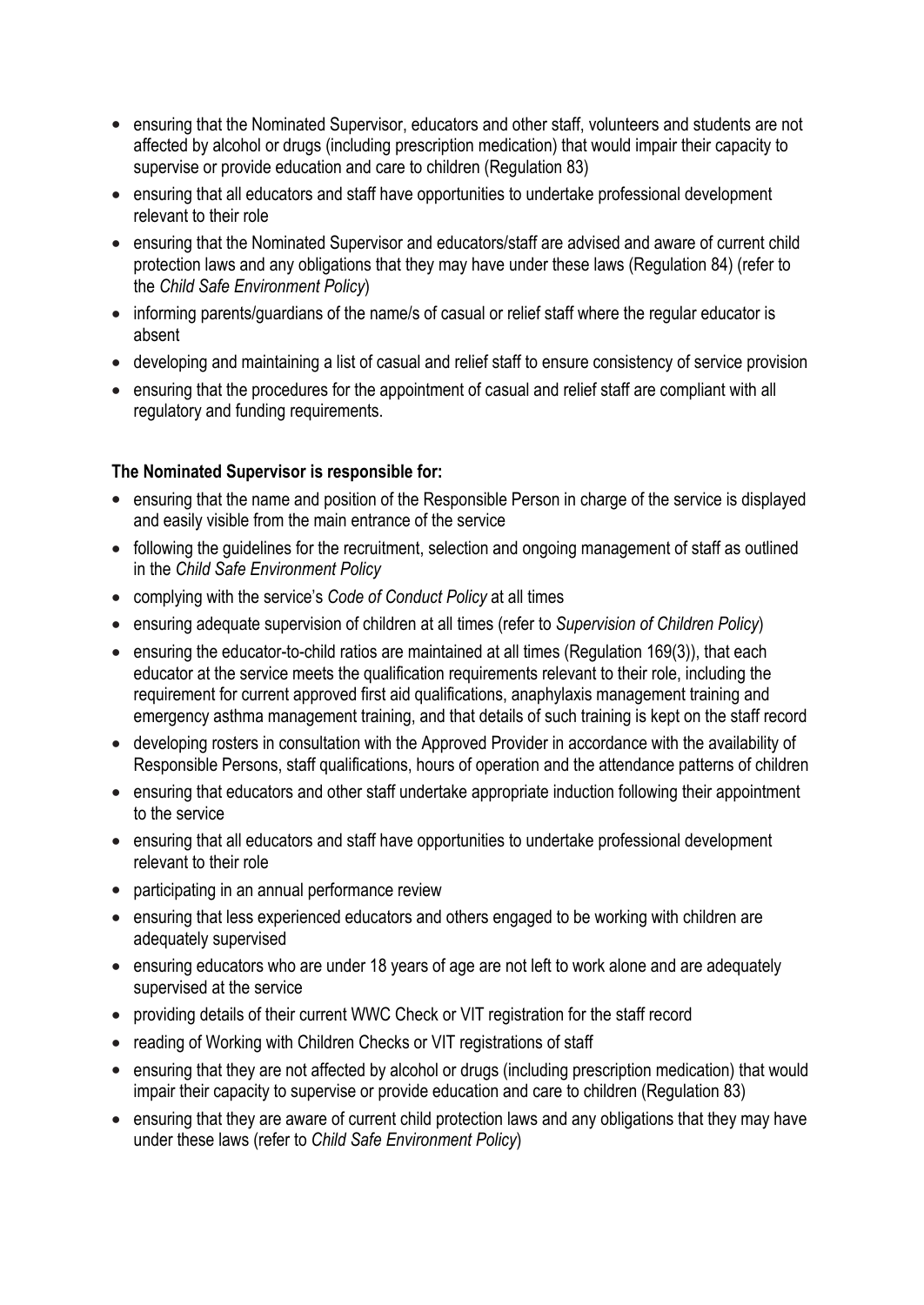• informing parents/guardians of the name/s of casual or relief staff where the regular educator is absent.

## **All other staff are responsible for:**

- complying with the service's *Code of Conduct Policy* at all times
- ensuring that they are not affected by alcohol or drugs (including prescription medication) that would impair their capacity to supervise or provide education and care to children
- providing details of their current WWC Check or VIT registration and where relevant Criminal Records Check for the staff record
- undertaking the required induction program following appointment to the service
- advising the Working With Children Check Unit at the Department of Justice and Regulation of any relevant change in circumstances, including change of name, address, contact details and change of employer organisation, including changes to the organisation's contact details
- where the role involves working with children, providing adequate supervision at all times (refer to *Definitions* and *Supervision of Children Policy*)
- maintaining educator-to-child ratios at all times
- maintaining current approved qualifications relevant to their role, including first aid qualifications, anaphylaxis management training and emergency asthma management training
- participating in an annual performance review
- undertaking professional development relevant to their role to keep their knowledge and expertise current
- supervising educators at the service who are under 18 years of age, and ensuring that they are not left to work alone
- ensuring that they are aware of current child protection laws and any obligations that they may have under these laws (refer to *Child Safe Environment Policy*).

# **Parents/guardians, volunteers and students on placement are responsible for:**

- reading this *Staffing Policy*
- complying with the Code of Conduct for Parents/Guardians (refer to the *Code of Conduct Policy*) at all times
- complying with the law, the requirements of the *Education and Care Services National Regulations 2011*, and all service policies and procedures
- following the directions of staff at the service at all times to ensure that the health, safety and wellbeing of children is protected.

# **Evaluation**

In order to assess whether the values and purposes of the policy have been achieved, the Approved Provider will:

- regularly check staff records to ensure WWC Checks and qualifications are current and complete
- regularly seek feedback from everyone affected by the policy regarding its effectiveness
- monitor the implementation, compliance, complaints and incidents in relation to this policy
- keep the policy up to date with current legislation, research, policy and best practice